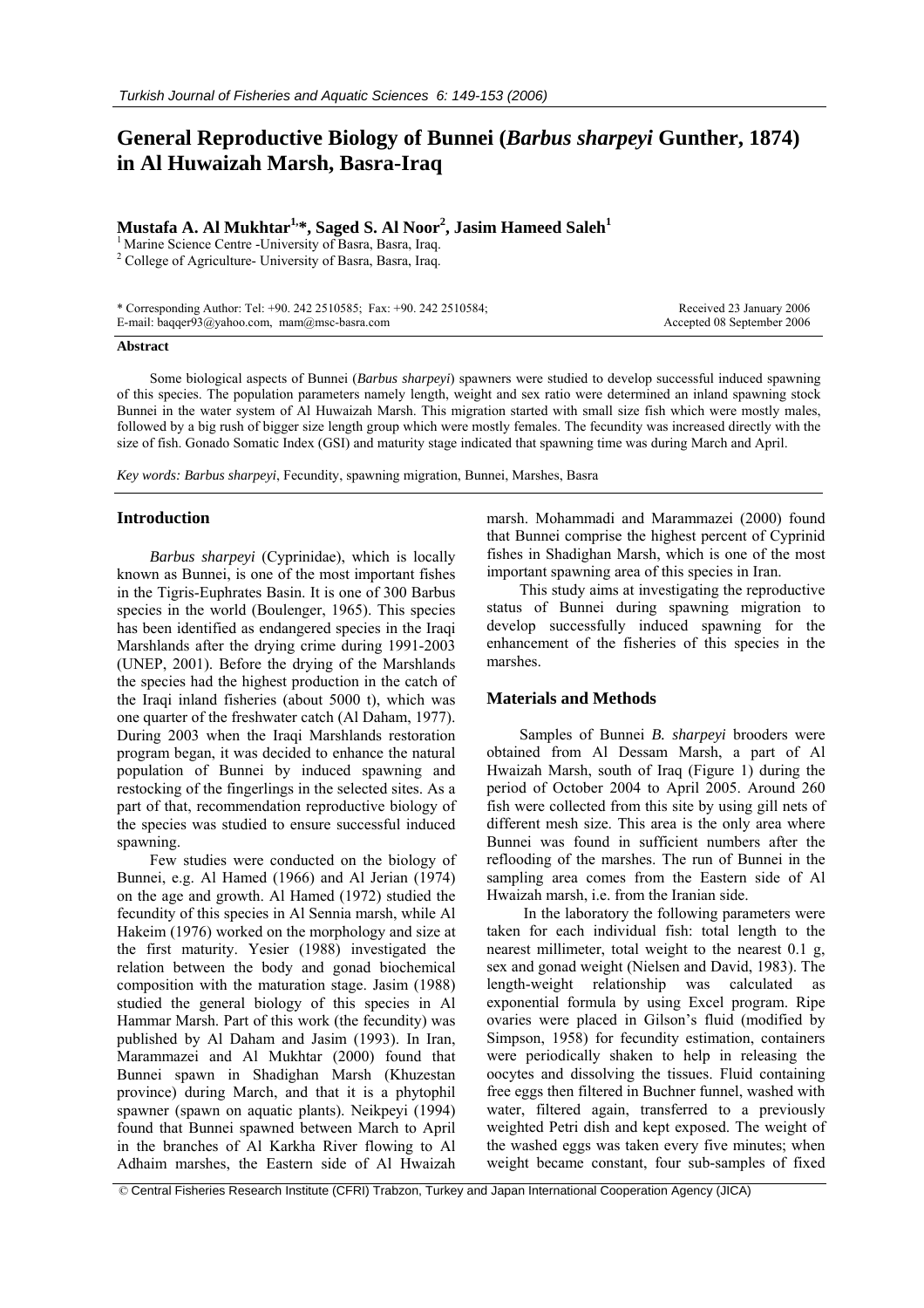

**Figure 1.** The collection site in Al Hwaizha Marsh.

weight (0.01g) were taken and number of eggs in each sub-sample was counted under microscope. The mean number of eggs of these four sub-samples was determined (Ahmed *et al*., 1984). Fecundity was then calculated using the following equation:

Absolute fecundity  $(F) =$  (mean number of eggs in samples) Weight of sample) x weight of eggs at sampling time

Relative fecundity or number of eggs per gram of body weight was also calculated (Bagenal, 1978). To trace the changes in fish condition, the relative condition factor (Kn) was calculated using the following equation:

 $Kn=$  w/w<sup> $\wedge$ </sup>

where  $w =$  observed weight,  $w^{\wedge} =$  calculated weight from length-weight relationship

Gonadosomatic index (GSI) was calculated as a percentage of body weight.

For maturity stages, we used the morphological characteristics of the gonads to determine the maturity stage (Ahmed *et al.,* 1984).

## **Results**

Monthly length and weight distribution of Bunnei brooders obtained during the study was shown in Table 1. The average weight of the fishes was increased from 555.8 g in October to 1061 g in April.

The mean length was also increased from 34.8 cm in October to 43.3 cm in April.

The overall length-weight relationship for all Bunnei spawners collected in this area and time was (Figure 2):

$$
W = 0.00007 L^{2.7097}
$$

The monthly length-weight relationship (Table 2) showed that there were big differences in the exponential (b) of the relationship. It was higher than 3.0 in January (3.27) and lower than that of February (1.93). It was found that the weight of fish with similar length was higher before and after March in which the relative condition factor (Kn) reached its minimum values (Table 2). The relative condition factor showed an increase from October until January.

Only four maturity stages were found in this study, which were related with the spawning season and spawning migration. The characteristics of these stages are given in Table 3, while the occurrence of maturity stages during months and distribution of spawners are presented in Table 4. All the fish were in developing stage Π during October, while ripe stage appeared during January. Running fishes were found during February in 25%, and 30% in March. One fourth of the fish were at spent stage during March and half of them in April.

The fluctuation in sex ratio during months (Table 4) showed that the spawning migration started by a rush of males. The males were abundant during October and December. After that the percentage of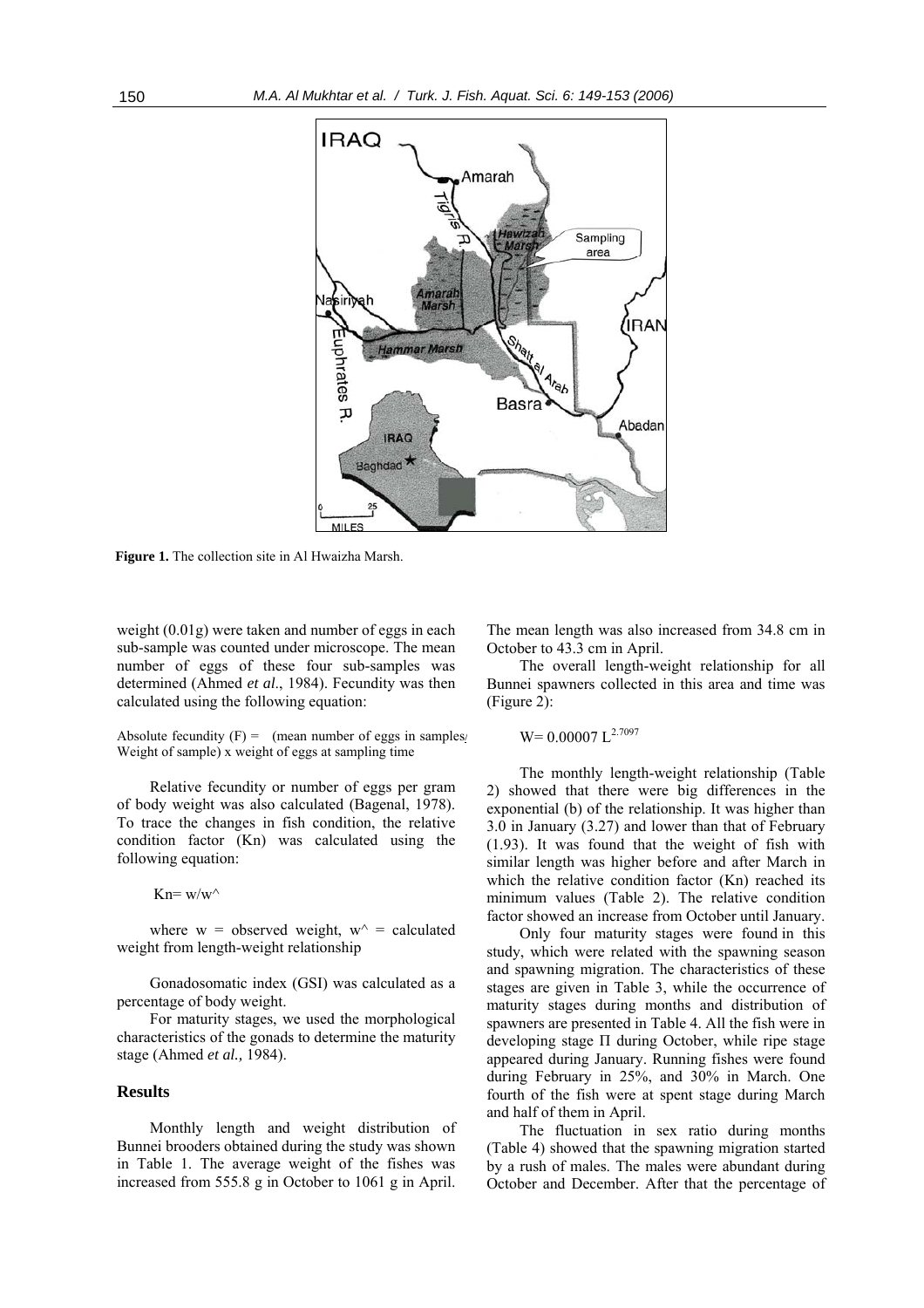

Figure 2. Length-weigh relationship of Bunnei brooders from Al Hwaizha Marsh (W =Weight, L = Length).

|  |  | Table 1. Length and weight distribution of Bunnei brooders |  |
|--|--|------------------------------------------------------------|--|
|  |  |                                                            |  |

| <b>Months</b> |    | Length (cm)   |                 | Weight $(g)$   |                  |
|---------------|----|---------------|-----------------|----------------|------------------|
|               |    | Range         | Average         | Range          | average          |
| October       | 50 | 51.2-24.8     | $34.8 \pm 4.9$  | 183.4-1590.3   | $555.8 \pm 20.1$ |
| November      | 30 | $26.1 - 49.2$ | $40.2 \pm 3.1$  | 244.1-1000     | $689.2 \pm 15.1$ |
| December      | 30 | $37.5 - 46.0$ | $39.8 \pm 2.6$  | 363.6-1150.6   | $753 \pm 26.1$   |
| January       | 36 | $39 - 44.5$   | $40.8 \pm 1.80$ | $694.5 - 1255$ | $875 \pm 5.1$    |
| February      | 86 | $35 - 53.5$   | $42.8 \pm 5.0$  | $615 - 2100$   | $947.8 \pm 24.5$ |
| March         | 38 | $33.5 - 52.0$ | $40.5 \pm 4.7$  | $505 - 2000$   | $997 \pm 4.1$    |
| April         | 20 | $41.5 - 45$   | $43.3 \pm 1.30$ | 868 - 1191     | $1061 \pm 12.0$  |

**Table 2.** Monthly length-weight relationship parameters, factor of determination  $(R^2)$  and mean Relative condition factor  $(Kn)$ 

| Months   | A        | В    |      | ΚN                |
|----------|----------|------|------|-------------------|
| October  | 0.0005   | 2.52 | 0.82 | $0.952 \pm 0.16$  |
| November | 0.0007   | 2.61 | 0.88 | $0.97 \pm 0.18$   |
| December | 0.0003   | 2.46 | 0.81 | $1.07 \pm 0.08$   |
| January  | 0.000002 | 3.27 | 0.80 | $1.25 \pm 0.87$   |
| February | 0.0082   | 1.93 | 0.65 | $1.005 \pm 0.159$ |
| March    | 0.00002  | 2.9  | 0.73 | $0.91 \pm 0.24$   |
| April    | 0.0051   | 2.01 | 0.81 | 1.003±0.059       |

**Table 3.** Morphometric characteristics of the ovary and testes in different maturity stages (Ahmed *et al*., 1984)

| <b>Stage</b>  | Characteristic                                      |                                                     |  |  |  |  |
|---------------|-----------------------------------------------------|-----------------------------------------------------|--|--|--|--|
|               | Male                                                | Female                                              |  |  |  |  |
| Developing II | Firm, yellowish white, one third of length of body  | Half to one third body cavity, not translucent, ova |  |  |  |  |
|               | cavity                                              | visible to naked eye, grey                          |  |  |  |  |
| Ripe          | Firm, flattened, yellowish white, two third of body | Two third of body cavity, firm, orange, lobed, ova  |  |  |  |  |
|               | cavity                                              | transparent, thin membrane                          |  |  |  |  |
| Running       | Firm, flattened, white, two third body cavity, milt | Filing body cavity, orange, ova large transparent   |  |  |  |  |
|               | run from vent on slight pressure                    | run from vent on slight pressure                    |  |  |  |  |
| Partial Spent | Flattened, pinkish white, wrinkled, edge            | Speckled in appearance, dull yellow, transparent    |  |  |  |  |
|               | transparent, two third body cavity                  | and partially opaque ova                            |  |  |  |  |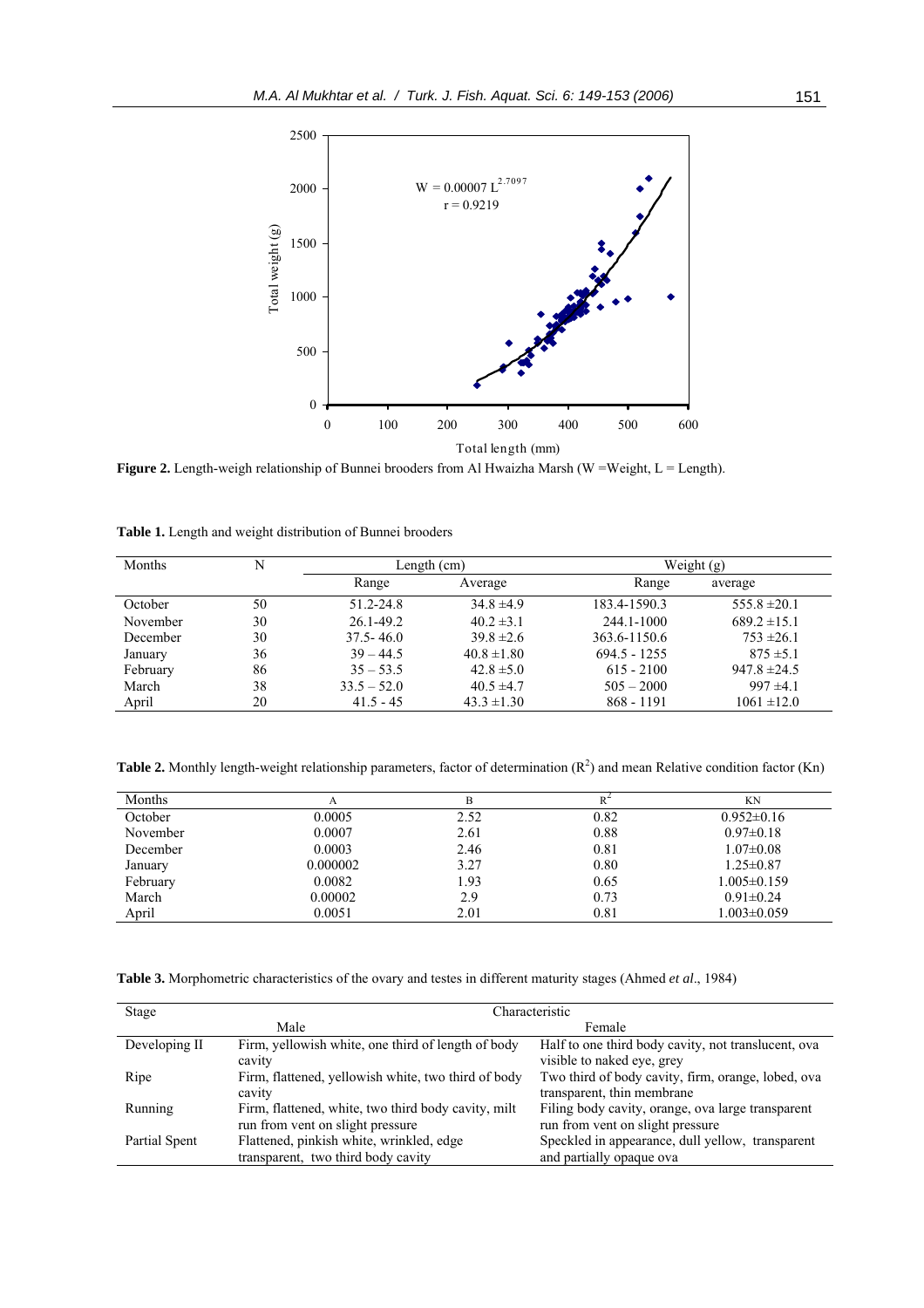female increased rapidly, 1:1.29 during February. The overturn in ratio of male: female started in February. It become close to 1:1 during January and February. In April the males disappeared.

Monthly fluctuations in Gonado Somatic Index (GSI) are presented in Table 5. The Average GSI for females increased from December to March and decreased during April, while for males, it reached maximum values in February, and started to decrease after that.

The fecundity values of Bunnei spawner showed that the fecundity increases with the size of fish and GSI (Table 6).

### **Discussion**

Generally there was an increase in mean length and weight toward the spawning season. This increase could be explained as a phenomenon of Bunnei spawning migration which started with small size fish which were mostly males. Al Hakeim (1976) stated that the males of Bunnei are smaller than females, while Jasim (1988) found that the males were in mostly size group of 210-234 mm and the females' occurrence increased in the bigger size groups. He also found that the spawning migration started with small size fish. The increase in body weight could also be related with the increase in gonad size closer to spawning season, which could be seen in higher GSI. Just before the spawning months. Jasim (1988) found that the exponential of the length-weight relationship was 3.12 for female and 3.22 for male, which means that the female was heavier than males in the same length group. This result is somewhat similar to our results for all the fish. The monthly changes in length-weight parameters were different from 3.0, which might reflect the effect of maturity stages and the deviation of body shape from the cubic formula because of the increase in body depth due to the increase in gonad size. The decline in condition

**Table 4.** The Occurrence (%) of maturity stages and sex ratio of Bunnei brooders during months

| Months   | Developing $\Pi$<br>$(\%)$ | Ripe<br>$(\%)$ | Running<br>$(\%)$        | Partial pent<br>(9/0) | Sex Ratio<br>Male: Female |
|----------|----------------------------|----------------|--------------------------|-----------------------|---------------------------|
| October  | 100                        |                | $\overline{\phantom{0}}$ |                       | 5.66:1                    |
| November | 100                        |                |                          |                       | 4:1                       |
| December | 90                         | 10             |                          |                       | 2:1                       |
| January  | 35                         | 65             |                          |                       | 1.25:1                    |
| February |                            | 75             | 25                       | 25                    | 1:1.29                    |
| March    |                            | 45             | 30                       | 50                    | 1:1.8                     |
| April    |                            | 50             | $\overline{\phantom{0}}$ |                       | 0:10                      |

**Table 5.** The Gonadosomatic index (GSI) of Bunnei brooders during October-April in Al Huwaizah marsh

|          |                          | Gonad weight average (g)<br>Gonad weight range (g) |                          |                |                          | GSI range    | GSI average              |                 |
|----------|--------------------------|----------------------------------------------------|--------------------------|----------------|--------------------------|--------------|--------------------------|-----------------|
|          |                          |                                                    |                          |                |                          |              |                          |                 |
| October  | $1.6 - 9.23$             | 58.9-103                                           | $3.6\pm0.92$             | $75 \pm 5.1$   | $1.2 - 1.7$              | $4 - 13.0$   | 1.0                      | $7.8 \pm 2.1$   |
| November | $7.5 - 13.2$             | 60.1-190                                           | $8.1 \pm 2.1$            | $77.1 \pm 5.0$ | $1.0 - 1.5$              | $6 - 12.6$   | 1.1                      | $7.9 \pm 1.9$   |
| December | $9.7 - 17.1$             | 53-105                                             | $11.2 \pm 2.1$           | $75.7 \pm 9.1$ | $1 - 1.9$                | $5 - 13.1$   | 1.2                      | $8.2 \pm 2.8$   |
| January  | $7.3 - 24.7$             | 59.9-180                                           | $11.4\pm4.1$             | $78.4 \pm 6.6$ | $1.1 - 3.2$              | $5.9 - 14.5$ | 2.0                      | $12.2 \pm 2.6$  |
| February | $12 - 20.3$              | 94-281                                             | $17.9 \pm 3.5$           | $180+7$        | $2.3 - 4.1$              | 11.6-18.7    | 1.8                      | $14.64\pm3.6$   |
| March    | 12.9-22.4                | 60-284                                             | $12.9 \pm 2.2$           | $151.3 \pm 98$ | $1.4 - 2.5$              | $5.2 - 20.5$ | 1.5                      | $14.94\pm4.9$   |
| April    | $\overline{\phantom{0}}$ | 55-100                                             | $\overline{\phantom{0}}$ | $109 \pm 6.8$  | $\overline{\phantom{0}}$ | $8-14.2$     | $\overline{\phantom{0}}$ | $13.94 \pm 3.2$ |

**Table 6.** Absolute and relative fecundity of Bunnei brooders from Al Huwaizah marsh

| Total Length | Total Weight | Gonad weight | <b>GSI</b> | Fecundity |          |  |
|--------------|--------------|--------------|------------|-----------|----------|--|
| (cm)         | (g)          | (g)          |            | Absolute  | Relative |  |
| 44           | 1191         | 229          | 19.2       | 100760    | 84.6     |  |
| 43           | 866          | 100          | 11.5       | 4000      | 40.6     |  |
| 37           | 651          | 76.5         | 11.7       | 121635    | 186.8    |  |
| 42           | 1034         | 96           | 9.2        | 65280     | 63.1     |  |
| 42           | 1031         | 181          | 17.5       | 91224     | 88.48    |  |
| 52           | 2000         | 284          | 14.1       | 236160    | 118.08   |  |
| 46           | 1196         | 169          | 14.1       | 152120    | 127.19   |  |
| 42           | 919          | 158          | 17.1       | 123400    | 134.26   |  |
| 52           | 1750         | 276.8        | 15.8       | 89840     | 51.33    |  |